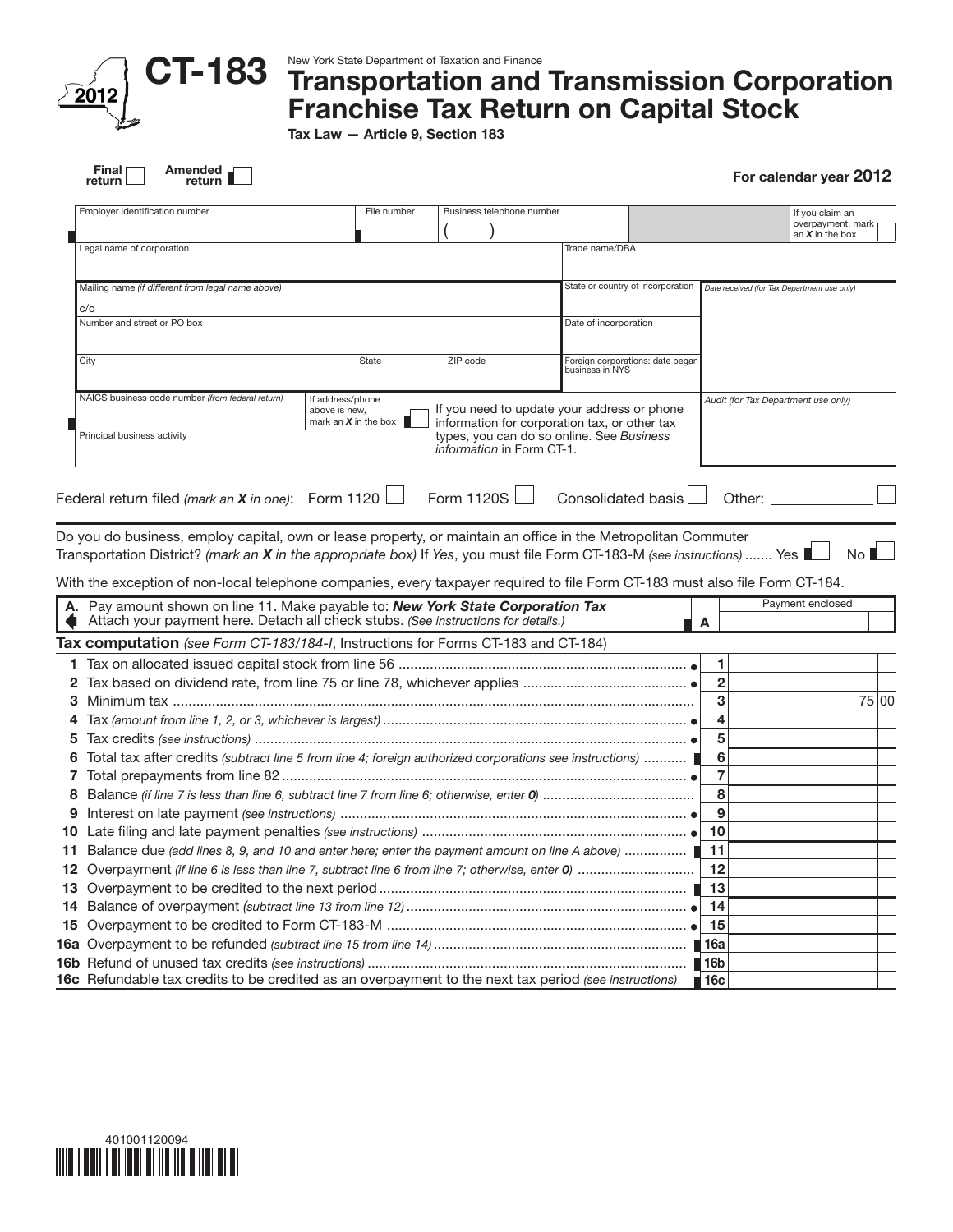|     | Schedule A - Allocation percentage/issuer's allocation percentage (if no allocation is claimed, enter 100 on line 24 or 26; see instructions) |    |    |                                      |               |                                 |
|-----|-----------------------------------------------------------------------------------------------------------------------------------------------|----|----|--------------------------------------|---------------|---------------------------------|
|     |                                                                                                                                               |    |    |                                      |               | Average value for the year 2012 |
|     | Part 1 - General transportation and transmission corporations                                                                                 |    |    | A<br>New York State                  |               | В<br>Everywhere                 |
|     |                                                                                                                                               |    | 17 |                                      |               |                                 |
|     | 18 Shares of stock of other companies owned (attach list                                                                                      |    |    |                                      |               |                                 |
|     | showing corporate name, shares held, and actual value)                                                                                        |    | 18 |                                      |               |                                 |
|     | 19 Bonds, loans, and other securities, other than U.S. obligations                                                                            |    | 19 |                                      |               |                                 |
| 20  |                                                                                                                                               |    | 20 |                                      |               |                                 |
|     |                                                                                                                                               |    | 21 |                                      |               |                                 |
|     | 22 All other assets (except cash and investments in U.S. obligations)                                                                         |    | 22 |                                      |               |                                 |
|     |                                                                                                                                               |    | 23 |                                      |               |                                 |
|     |                                                                                                                                               |    | 24 |                                      | $\frac{0}{0}$ |                                 |
|     | Part 2 - Corporations operating vessels not exclusively engaged in<br>foreign commerce (see instructions)                                     |    |    | New York State<br>territorial waters |               | в<br>Everywhere                 |
|     |                                                                                                                                               |    | 25 |                                      |               |                                 |
|     |                                                                                                                                               |    |    |                                      | $\frac{0}{0}$ |                                 |
|     | Schedule B - Assets and liabilities                                                                                                           |    |    |                                      |               | As of December 31, 2012         |
|     |                                                                                                                                               |    |    |                                      | 27            |                                 |
| 28  |                                                                                                                                               |    |    |                                      | 28            |                                 |
|     |                                                                                                                                               |    |    |                                      | 29            |                                 |
|     |                                                                                                                                               |    |    |                                      | 30            |                                 |
|     |                                                                                                                                               |    |    |                                      | 31            |                                 |
|     |                                                                                                                                               |    |    |                                      | 32            |                                 |
|     |                                                                                                                                               |    |    |                                      | 33            |                                 |
|     |                                                                                                                                               |    |    |                                      | 34            |                                 |
|     |                                                                                                                                               |    |    |                                      | 35            |                                 |
|     |                                                                                                                                               |    |    |                                      | 36            |                                 |
|     |                                                                                                                                               |    |    |                                      |               |                                 |
|     | Schedule C - Reconciliation of retained earnings                                                                                              | 37 |    |                                      |               |                                 |
|     |                                                                                                                                               | 38 |    |                                      |               |                                 |
| 39  |                                                                                                                                               |    |    |                                      |               |                                 |
|     |                                                                                                                                               |    |    |                                      |               |                                 |
|     |                                                                                                                                               | 39 |    |                                      |               |                                 |
| 40. |                                                                                                                                               |    |    |                                      | 40            |                                 |
| 41  |                                                                                                                                               | 41 |    |                                      |               |                                 |
|     |                                                                                                                                               |    |    |                                      |               |                                 |
|     |                                                                                                                                               |    |    |                                      |               |                                 |
|     |                                                                                                                                               | 42 |    |                                      |               |                                 |
|     |                                                                                                                                               |    |    |                                      | 43            |                                 |

**45** Did this corporation purchase any of its capital stock during the year?  $\gamma_{\text{es}} \bullet$   $\Box$  No If *Yes,* attach a separate sheet showing number and kinds of shares, consideration received for the issuances of the shares, and purchase price of each share.

44 Balance at end of year *(subtract line 43 from line 40)*.............................................................................. 44

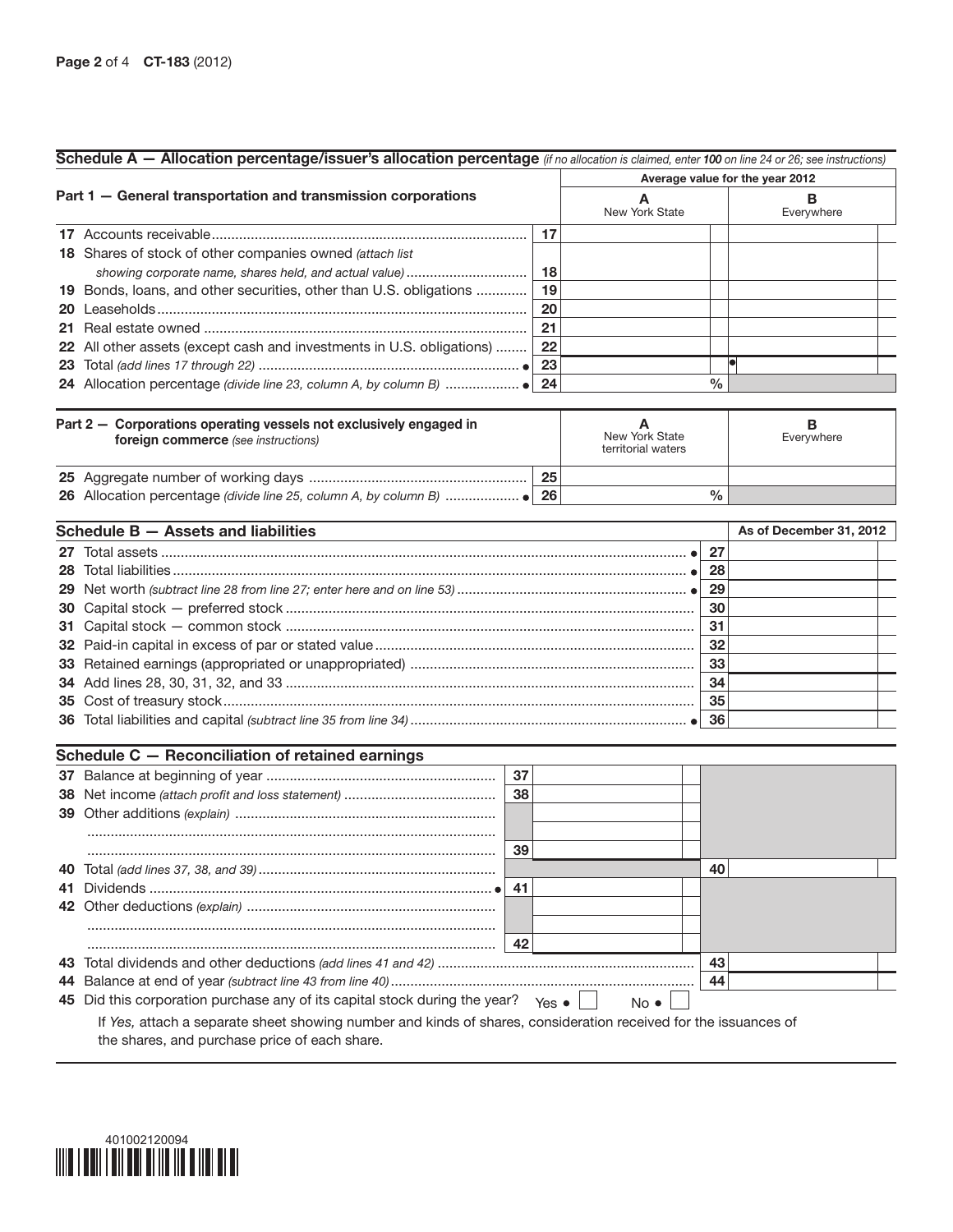|    | Schedule D - Computation of tax based on the net value of issued capital stock |                                                                                                                                                                                                                                                                                         |                   |  |                                 |  |      |                                       |               |  |                                       |                   |                                                                                                                                                                                                                                                 |  |
|----|--------------------------------------------------------------------------------|-----------------------------------------------------------------------------------------------------------------------------------------------------------------------------------------------------------------------------------------------------------------------------------------|-------------------|--|---------------------------------|--|------|---------------------------------------|---------------|--|---------------------------------------|-------------------|-------------------------------------------------------------------------------------------------------------------------------------------------------------------------------------------------------------------------------------------------|--|
|    | A<br>Class of<br>stock                                                         | в<br>Number of<br>shares as of<br>Dec. 31, 2012                                                                                                                                                                                                                                         | C<br>Par<br>value |  | Amount paid in<br>on each share |  | High | Selling price during year             | Low           |  | F<br>Average<br>selling<br>price      |                   | G<br>Net value<br>(column $B \times$ column F)                                                                                                                                                                                                  |  |
|    | Common                                                                         |                                                                                                                                                                                                                                                                                         |                   |  |                                 |  |      |                                       |               |  |                                       |                   |                                                                                                                                                                                                                                                 |  |
|    | Preferred                                                                      |                                                                                                                                                                                                                                                                                         |                   |  |                                 |  |      |                                       |               |  |                                       |                   |                                                                                                                                                                                                                                                 |  |
|    | No-par-value                                                                   |                                                                                                                                                                                                                                                                                         |                   |  |                                 |  |      |                                       |               |  |                                       |                   |                                                                                                                                                                                                                                                 |  |
|    | 46 Total                                                                       |                                                                                                                                                                                                                                                                                         |                   |  |                                 |  |      |                                       |               |  | Total net value                       | 46                |                                                                                                                                                                                                                                                 |  |
|    | 47 Multiply line 46, column B, by the net value per share of stock outstanding |                                                                                                                                                                                                                                                                                         |                   |  |                                 |  |      |                                       |               |  |                                       |                   |                                                                                                                                                                                                                                                 |  |
|    |                                                                                |                                                                                                                                                                                                                                                                                         |                   |  |                                 |  | 47   |                                       |               |  |                                       |                   |                                                                                                                                                                                                                                                 |  |
|    |                                                                                |                                                                                                                                                                                                                                                                                         |                   |  |                                 |  | 48   |                                       |               |  |                                       |                   |                                                                                                                                                                                                                                                 |  |
| 49 |                                                                                |                                                                                                                                                                                                                                                                                         |                   |  |                                 |  |      |                                       |               |  |                                       | 49                |                                                                                                                                                                                                                                                 |  |
| 50 |                                                                                | Total net value of issued capital stock (from line 46, column G)                                                                                                                                                                                                                        |                   |  |                                 |  | 50   |                                       |               |  |                                       |                   |                                                                                                                                                                                                                                                 |  |
| 51 |                                                                                |                                                                                                                                                                                                                                                                                         |                   |  |                                 |  | 51   |                                       |               |  |                                       |                   |                                                                                                                                                                                                                                                 |  |
| 52 |                                                                                |                                                                                                                                                                                                                                                                                         |                   |  |                                 |  |      |                                       |               |  |                                       | 52                |                                                                                                                                                                                                                                                 |  |
| 53 |                                                                                |                                                                                                                                                                                                                                                                                         |                   |  |                                 |  |      |                                       |               |  |                                       |                   |                                                                                                                                                                                                                                                 |  |
| 54 |                                                                                |                                                                                                                                                                                                                                                                                         |                   |  |                                 |  |      |                                       |               |  |                                       |                   |                                                                                                                                                                                                                                                 |  |
| 55 |                                                                                |                                                                                                                                                                                                                                                                                         |                   |  |                                 |  |      |                                       |               |  |                                       | 55                |                                                                                                                                                                                                                                                 |  |
|    |                                                                                | 56 Tax on allocated issued capital stock (amount from line 49, 52, or 55, whichever is largest;                                                                                                                                                                                         |                   |  |                                 |  |      |                                       |               |  |                                       |                   |                                                                                                                                                                                                                                                 |  |
|    |                                                                                | Schedule E - Computation of tax if dividend rate is 6% or more on some or all classes of capital stock                                                                                                                                                                                  |                   |  |                                 |  |      |                                       |               |  |                                       | 56                |                                                                                                                                                                                                                                                 |  |
|    |                                                                                | Schedule E. All other corporations except those operating vessels in foreign commerce complete<br>Parts 1 and 2. Corporations operating vessels in foreign commerce complete Parts 3 and 4.<br>Part 1 - Tax rate computation based on dividends paid during the year (see instructions) |                   |  |                                 |  |      |                                       |               |  |                                       |                   | Local telephone companies with no more than 1 million access lines in New York State: do not complete                                                                                                                                           |  |
|    | A<br>Class<br>of<br>stock                                                      | В<br>Value of<br>stock on which<br>dividends<br>were paid                                                                                                                                                                                                                               |                   |  | C<br><b>Dividends</b><br>paid   |  |      | D<br>Dividend<br>rate<br>$(C \div B)$ |               |  |                                       |                   | Е<br>Tax rate computation - If column D is 6% or more, multiply<br>each percent (including fractions of a percent) in column D<br>by .000375 (% of a mill). When multiplying, do not convert<br>the percentage amount in column D to a decimal. |  |
|    | 57 Common                                                                      |                                                                                                                                                                                                                                                                                         |                   |  |                                 |  |      |                                       | $\frac{0}{0}$ |  | Enter tax rate here:                  |                   |                                                                                                                                                                                                                                                 |  |
|    | 58 Preferred                                                                   |                                                                                                                                                                                                                                                                                         |                   |  |                                 |  |      |                                       |               |  | $\frac{0}{0}$<br>Enter tax rate here: |                   |                                                                                                                                                                                                                                                 |  |
|    | 59 No-par-value                                                                |                                                                                                                                                                                                                                                                                         |                   |  |                                 |  |      |                                       |               |  |                                       |                   |                                                                                                                                                                                                                                                 |  |
|    |                                                                                | 60 Total                                                                                                                                                                                                                                                                                |                   |  |                                 |  |      |                                       |               |  | Enter tax rate here:                  |                   |                                                                                                                                                                                                                                                 |  |
|    |                                                                                |                                                                                                                                                                                                                                                                                         |                   |  |                                 |  |      |                                       | $\frac{0}{0}$ |  |                                       |                   |                                                                                                                                                                                                                                                 |  |
|    |                                                                                | Part 2 - Tax computation (see instructions)                                                                                                                                                                                                                                             |                   |  |                                 |  |      |                                       |               |  |                                       |                   |                                                                                                                                                                                                                                                 |  |
|    |                                                                                | 61 Par value common stock (from line 57, column B)                                                                                                                                                                                                                                      |                   |  |                                 |  | 61   |                                       |               |  |                                       |                   |                                                                                                                                                                                                                                                 |  |
|    |                                                                                |                                                                                                                                                                                                                                                                                         |                   |  |                                 |  | 62   |                                       |               |  |                                       |                   |                                                                                                                                                                                                                                                 |  |
|    |                                                                                |                                                                                                                                                                                                                                                                                         |                   |  |                                 |  |      |                                       |               |  |                                       | 63 <sup>°</sup>   |                                                                                                                                                                                                                                                 |  |
|    |                                                                                | 64 Par value preferred stock (from line 58, column B)                                                                                                                                                                                                                                   |                   |  |                                 |  | 64   |                                       |               |  |                                       |                   |                                                                                                                                                                                                                                                 |  |
|    |                                                                                |                                                                                                                                                                                                                                                                                         |                   |  |                                 |  | 65   |                                       |               |  |                                       |                   |                                                                                                                                                                                                                                                 |  |
| 66 |                                                                                |                                                                                                                                                                                                                                                                                         |                   |  |                                 |  |      |                                       |               |  |                                       | 66                |                                                                                                                                                                                                                                                 |  |
|    |                                                                                | 67 Amount paid in on no-par-value stocks (from line 59, column B)                                                                                                                                                                                                                       |                   |  |                                 |  | 67   |                                       |               |  |                                       |                   |                                                                                                                                                                                                                                                 |  |
| 68 |                                                                                |                                                                                                                                                                                                                                                                                         |                   |  |                                 |  | 68   |                                       |               |  |                                       |                   |                                                                                                                                                                                                                                                 |  |
| 69 |                                                                                |                                                                                                                                                                                                                                                                                         |                   |  |                                 |  |      |                                       |               |  |                                       | $69$ <sup>o</sup> |                                                                                                                                                                                                                                                 |  |
| 70 |                                                                                |                                                                                                                                                                                                                                                                                         |                   |  |                                 |  | 70   |                                       |               |  |                                       |                   |                                                                                                                                                                                                                                                 |  |
| 71 |                                                                                | Capital subject to tax on dividends (add lines 61, 64, and 67)                                                                                                                                                                                                                          |                   |  |                                 |  | 71   |                                       |               |  |                                       |                   |                                                                                                                                                                                                                                                 |  |
| 72 |                                                                                | Capital not previously taxed (subtract line 71 from line 70)                                                                                                                                                                                                                            |                   |  |                                 |  | 72   |                                       |               |  |                                       |                   |                                                                                                                                                                                                                                                 |  |
| 73 |                                                                                |                                                                                                                                                                                                                                                                                         |                   |  |                                 |  | 73   |                                       |               |  |                                       |                   |                                                                                                                                                                                                                                                 |  |
| 74 |                                                                                | 75 Tax on allocated issued capital stock using dividend rates (add lines 63, 66, 69, and 74; enter here                                                                                                                                                                                 |                   |  |                                 |  |      |                                       |               |  |                                       | 74                |                                                                                                                                                                                                                                                 |  |